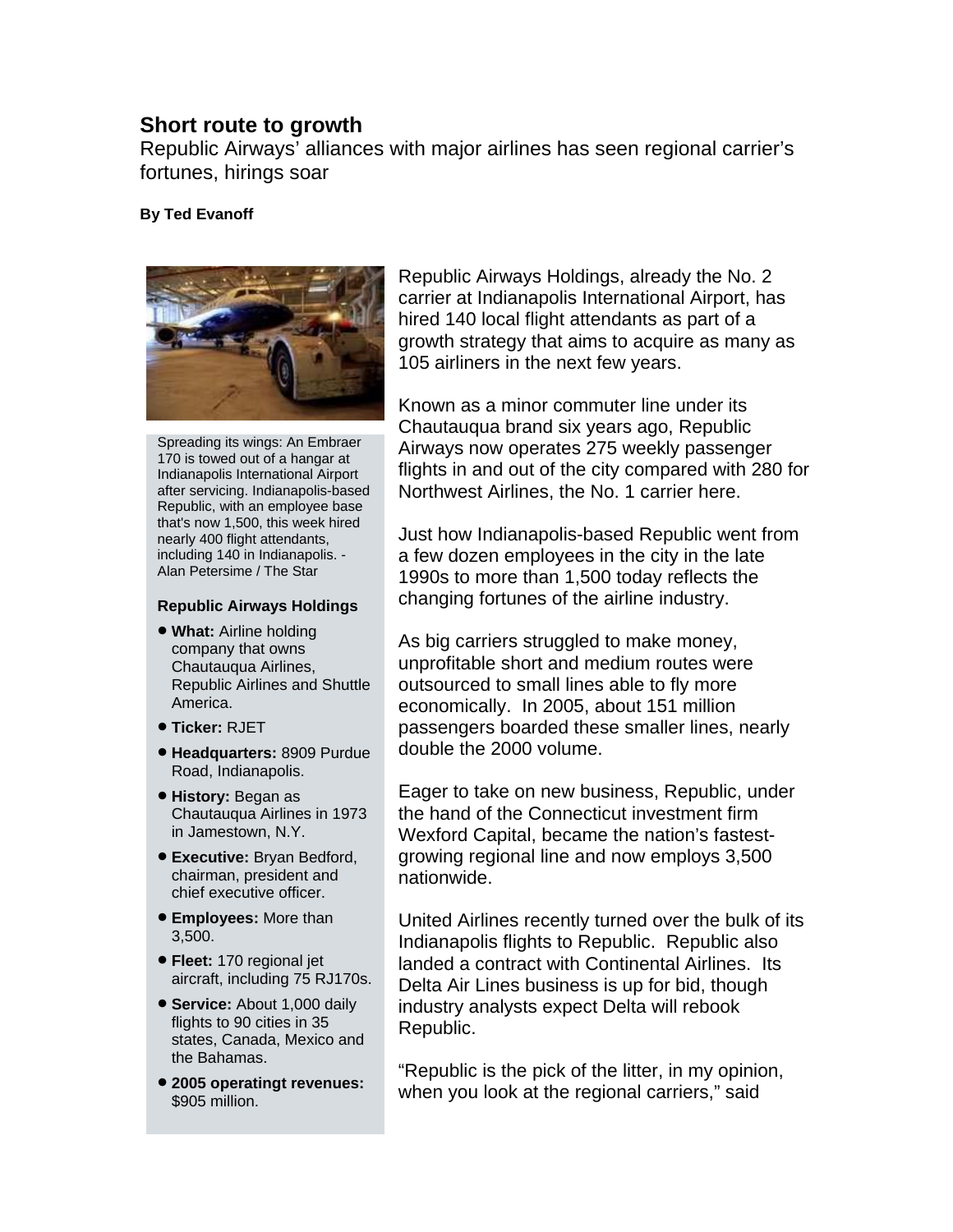airline analyst Brian Nelson of investment adviser Morningstar in Chicago.

• **2005 net income:** \$60.7 million.

## **Republic's leadership**

Republic's largest shareho lder is no stranger to airlines. Wexford Capital, through its Wexair LLC unit, once tried to buy Pan American World Airways and invested in Shuttle America, one of Republic's airlines.

headed by Charles Davidson, a one-time general partner of Wexford manages \$2.2 billion in investment funds and is hedge-fund superstar Michael Steinhardt, himself a business contemporary of billionaire George Soros.

publicized when CEO "Chainsaw" Al Dunlap, known Davidson helped engineer Steinhardt's 1994 takeover of troubled appliance maker Sunbeam Corp. – highly for his harsh turnaround techniques, slashed Sunbeam jobs.

own, forming Wexford in 1996, Florida Insurer Guarantee Security Life. Not long after the Sunbeam deal, Davidson went on his and acquiring a fleet of Embraer jets and bought Chautauqua from insolvent

Source: Republic Airways

Nelson figures Republic pockets as profit almost 18 cents of every \$1 in revenue, compared with an industrywide return of about 10 cents.

One of some 80 regional and commuter airlines in the United States, Republic ranges far beyond Indianapolis, flying 1,000 daily flights to 90 cities in 35 states. Many of its cabin crews seldom see Indianapolis, though Republic maintenance crews in a local airport hangar regularly service as many as 15 planes a night.

Flying regional jets on short and medium routes for old-line carriers, the Indianapolis company is like a stealth airline cross-crossing the country. It downplays its own identity.

Republic Airways' three brands – Chautauqua, Republic, Shuttle America – operate 170 regional airliners that bear the names American Connection, Continental Express, Delta Connection, United Express or US Airways Express. The planes' colors and crew uniforms purposely resemble the big carriers they serve.

Seven years ago, Republic was nearly bankrupt, flying an aging fleet of small airplanes driven by propellers. Back then, discount carrier ATA Airlines was Indianapolis' rising corporate star.

Today, both airlines still call Indianapolis home. But ATA scaled back and canceled all local routes during its 16-month-long bankruptcy, while Republic soared. Why that happened goes to the very reason ATA fell.

After the 2001 recession and the suicidal air attacks of New York and Washington, air travel

slumped. Desperate lines slashed ticket prices. Then fuel prices surged. Airline profits sank.

Caught in a fare war, ATA, the nation's No. 10 airline in 2004, couldn't make payments on its new fleet of Boeing 737s. In bankruptcy from October 2004 to February 2006, ATA cut its fleet to 29 airliners from 64.